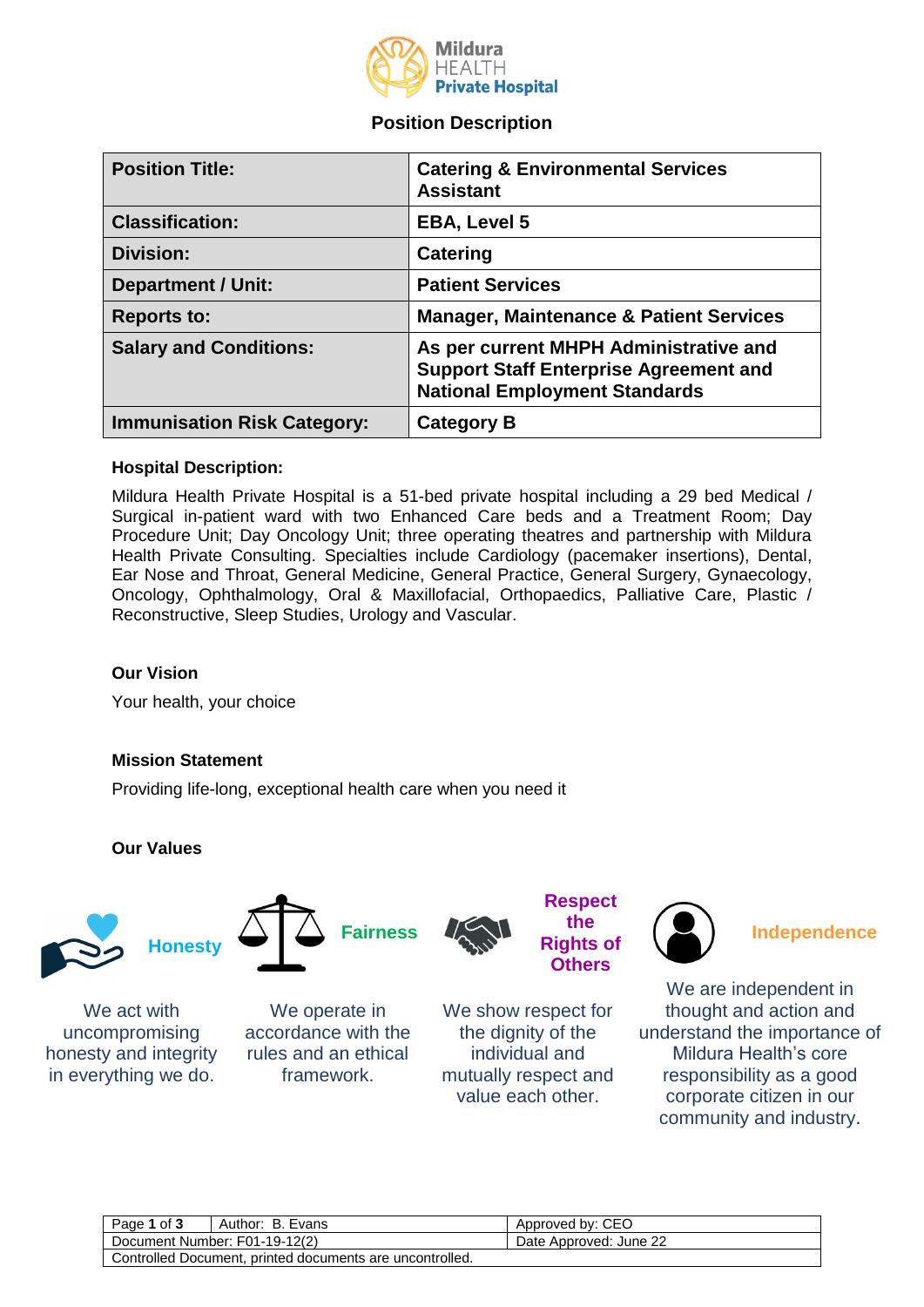

#### **Position Summary:**

We are looking for a reliable Catering and Environment Services Assistant to undertake general maintenance and preventative maintenance of the Hospital buildings, plant and equipment.

You must be well organised with strong general maintenance and repair skills. A keen eye for detail and willingness to undertake manual labour are valued greatly in this job.

The role will require general property maintenance and other ad hoc duties as directed by the Maintenance/ Patient Services Manager.

In addition, this role will be responsible to cover Cook/Chef annual, long service and sick leave (as and when required) as directed by the Maintenance/Patient Services Manager.

#### **Mandatory Requirements:**

- Sound knowledge of general handyman duties in relation to building, plant and ground maintenance;
- Chef or experienced Cook;
- Current Victorian Police Check and Working with Children Check;
- Vaccination against COVID-19 is a mandatory requirement for healthcare workers in Victoria, and as such, all employees at Mildura Health Private Hospital;
- Forklift Licence (beneficial but not essential) or willingness to obtain.

#### **Key Responsibilities:**

**Maintenance** 

- Repair and preventative maintenance of plant and equipment;
- Assist in garden maintenance and upkeep;
- Address maintenance issues in a timely and professional manner;
- Liaise with our staff, contractors or external tradesmen for preventive and corrective maintenance works;
- Perform incident reporting and notification to the relevant stakeholders;
- Carry out ad-hoc duties, repair maintenance, troubleshooting as assigned whenever required.

**Catering** 

- Assist in the preparation of all meals served to patients and stakeholders of the hospital (as and when required);
- High standard of personal hygiene, grooming and presentation;
- Excellent communication skills;
- The ability to read and understand written instructions, recipes and labels as required;
- Basic computer literacy;
- Ability to work both individually and in a team environment;
- Ability to plan and prioritise workload;
- Ability to maintain confidentiality and privacy.

| Page 2 of 3                                              | Author: B. Evans              | Approved by: CEO       |
|----------------------------------------------------------|-------------------------------|------------------------|
|                                                          | Document Number: F01-19-12(2) | Date Approved: June 22 |
| Controlled Document, printed documents are uncontrolled. |                               |                        |